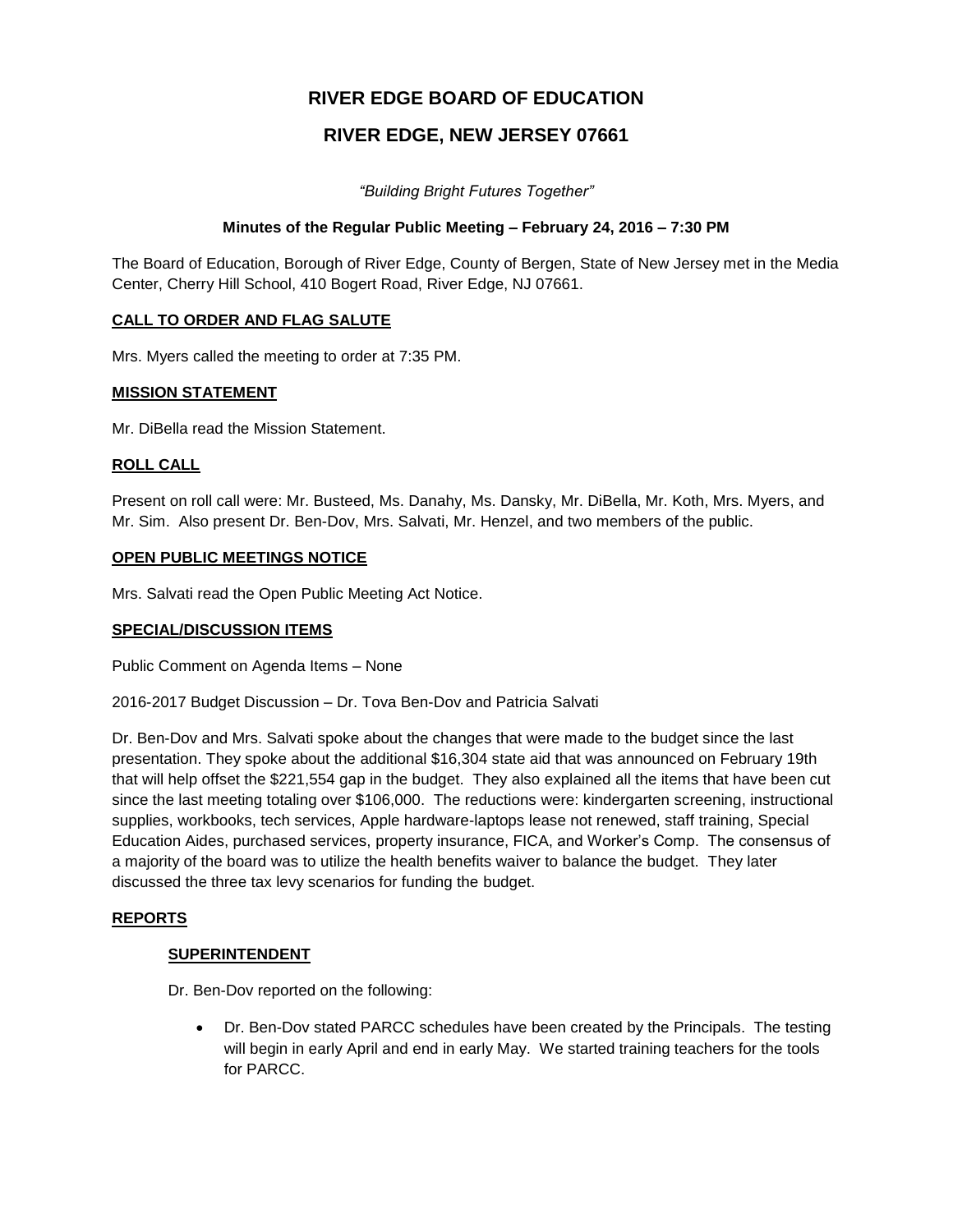- The Department of Education informed us that the Median Student Growth Percentiles will come at the end of March along with the Principal Median Growth Percentiles. Dr. Ben-Dov met with the Principals to discuss the process this growth is measured. Each Principal will meet their staffs to explain how the Median Student Growth Percentiles are derived and then with each teacher to discuss his or her Median Student Growth Percentiles.
- Dr. Ben-Dov stated we were informed by the County that the new standards will be called New Jersey Student Learning Standards (NJSLS) and we will have to implement them in 2017
- Parent Conferences will be held on March  $8<sup>th</sup>$  and March 10<sup>th</sup>. Dr. Ben-Dov feels this is a constructive and prescriptive time of year for conferences.
- There was a School Safety Meeting on February  $22^{nd}$ . Police and Fire Chiefs as well as heads of River Dell and private schools in River Edge were present. They discussed all evacuation routes and updated emergency protocols.
- There was a Bi-Borough Meeting with Paul Saxton and Julia Diminich yesterday. A lot has been accomplished since July with regards to the curriculum and Professional Development. They went over Professional Development, curriculum, assessments, and vertical articulation with River Dell.
- REEF's math enrichment program called Crazy 8's worked out very well in Cherry Hill School and will start at Roosevelt School in April for eight weeks.
- The PTO's are donating two Chromebook carts to Roosevelt School and one Chromebook cart to Cherry Hill School. There will be a resolution on the next agenda.
- A Second Cup of Coffee was held on Friday, February 19th at Cherry Hill School. They discussed the development in town, basketball practices, and expressed satisfaction with the Post-Dismissal Instructional Academy.

# **PRINCIPAL**

Mr. Henzel reported on the following:

- Sign up Genius is ready and open for parents to sign up. Conferences will be held on March  $8^{\text{th}}$  and March 10<sup>th</sup>.
- Our Iron Giraffe Challenge is going very strong. Roosevelt School has currently raised over \$1,400 and has exceeded their initial goal of \$1,000.
- $\bullet$  Mr. Henzel thanked Ms. Kelly Wendrychowicz, 1<sup>st</sup> Cherry Hill School teacher, who proposed the idea of having a "Soup"er-bowl fundraiser where all students and faculty donate one can of soup during the week of the Super bowl and give it to those in need.
- Mr. Henzel attended a Bi-Borough Cyber Safety Meeting at Oradell School on February  $9<sup>th</sup>$  with all other River Edge Administrators. They spoke about the following topics: learning about the most-up-to-date apps, how to protect children from online predators, cyber bullying, the confidentiality for online pictures and videos, and safeguards that can be put in place to protect kids. He stated it was a very informative evening.
- Starcase will be held on February  $26<sup>th</sup>$  at the River Dell Middle School for Roosevelt School. Mr. Henzel thanked everyone who was involved and is looking forward to attending it.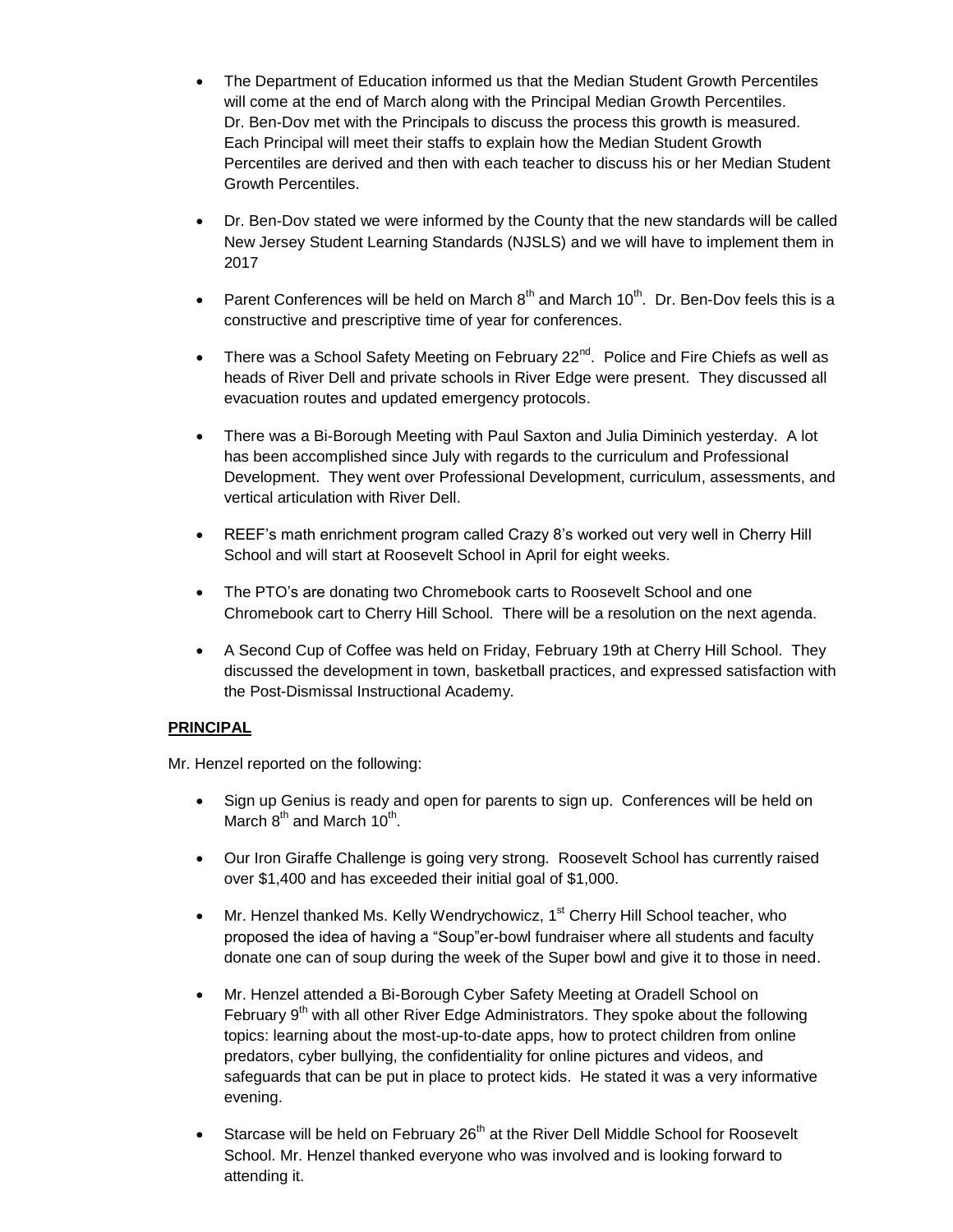# **BOARD SECRETARY**

Ms. Salvati had nothing to report at this meeting.

# **PRESIDENT**

Mrs. Myers reported on the following:

- Mrs. Myers thanked Ms. Julia Diminich for all of her work with the Bi-Borough Curriculum
- $\bullet$  Mrs. Myers and Ms. Dansky will meet with the Mayor and his liaisons on March  $9^{th}$  for a Mayor and Council Communications Committee Meeting.

## **COMMITTEES**

- Ms. Danahy attended and spoke about the Finance and Facilities Meeting that took place before the board meeting. The evacuation route has been changed so June Court Steps are no longer needed for students. The committee discussed closing off the steps rather than replacing them.
- Mr. DiBella attended and spoke about the Personnel and Management Meeting that took place before the board meeting. They discussed the Assistant School Principal Job Description and the following policies: Non-Discrimination/Affirmative Action, Career and Education, and Medical Marijuana.

# **MOTIONS TO BE ACTED UPON**

### **A**. **ADMINISTRATION/POLICY**

**1.** That the Board of Education approve the Minutes and Confidential Minutes of January 6, 2016.

#### **Motion by: Mr. Busteed Seconded by: Mr. DiBella**

Ayes: Mr. Busteed, Ms. Danahy, Ms. Dansky, Mr. DiBella, Mr. Koth, Mr. Sim, Mrs. Myers Nays: None

- **2.** That the Board of Education approve the staff development and travel as per the schedule for February 2016 including relevant mileage reimbursement. (Addendum)
- **3. WHEREAS**, NJAC 6A:23A-5.3 provides that a school district may request a waiver of compliance with respect to the district's participation in the Special Education Medicaid Initiative (SEMI) Program for the 2016-17, and

**WHEREAS,** the River Edge Board of Education desires to apply for this waiver due to the fact that it projects having fewer than 40 Medicaid eligible classified students.

**NOW THEREFORE BE IT RESOLVED**, that the River Edge Board Of Education hereby authorized the Chief School Administrator to submit to the Executive County Superintendent of Schools in the County of Bergen an appropriate waiver of the requirements of NJAC 6A23A-5.3 for the 2016-2017 school year.

**4.** That the Board of Education approve the following class trips:

| Date    | <b>School</b>      | Grade | <b>Destination</b>                               | <b>Cost to District</b> |
|---------|--------------------|-------|--------------------------------------------------|-------------------------|
| 5/5/16  | Roosevelt School   | 2     | <b>Liberty Science Center</b><br>Jersey City, NJ | \$1,776.75              |
| 5/12/16 | Cherry Hill School | 2     | <b>Tenafly Nature Center</b><br>Tenafly, NJ      | \$740.00                |
| 6/3/16  | Roosevelt School   |       | Museum Village<br>Monroe, NY                     | \$660.00                |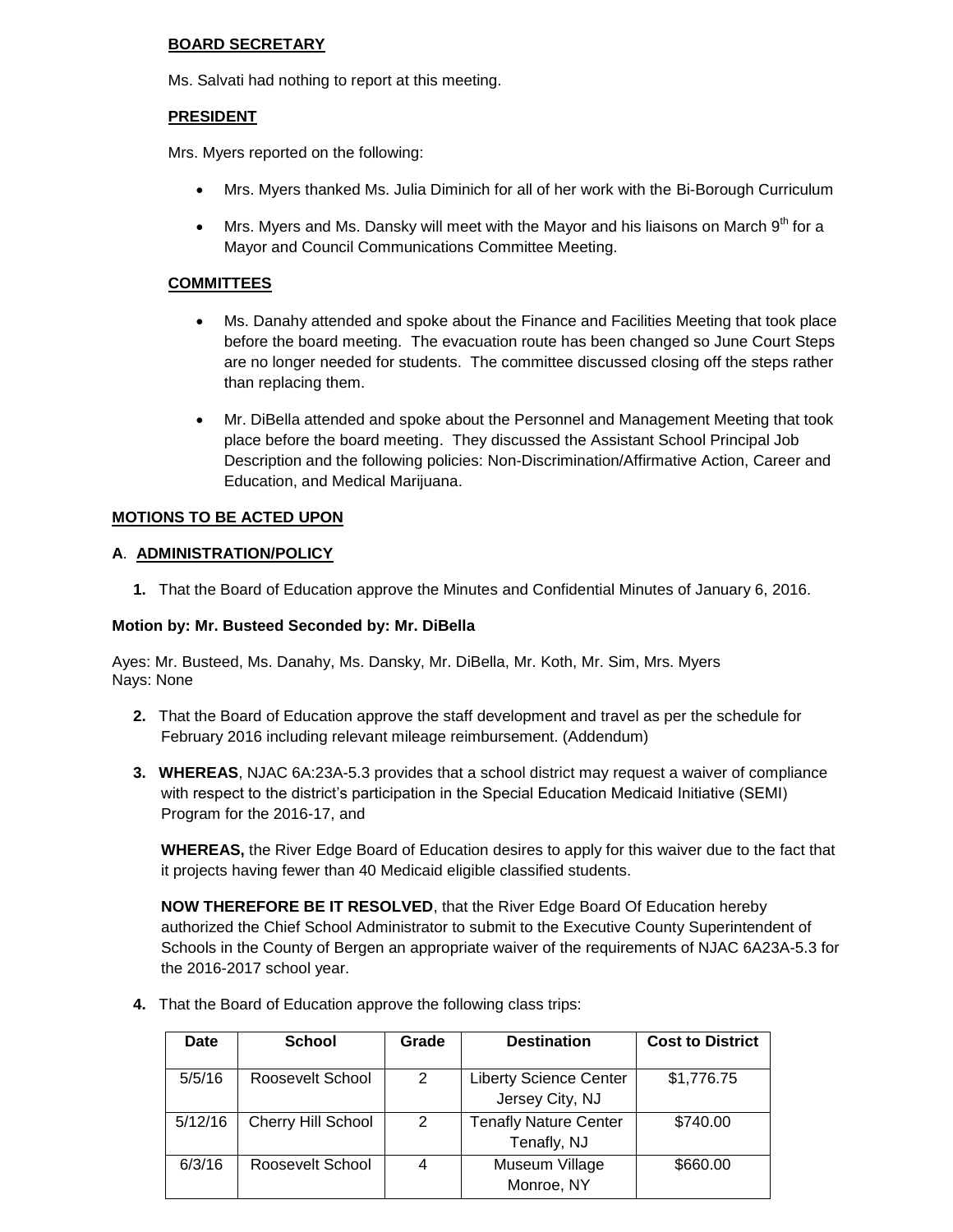**5.** That the Board of Education approve the First Reading of the following policies:

| Policy#  | Title                                 |
|----------|---------------------------------------|
| 2224     | Non-Discrimination/Affirmative Action |
| 6142.12  | Career Education                      |
| *5141.22 | Medical Marijuana                     |

**6.** That the Board of Education approve the revised June 2016 Board of Education Meeting Dates as follows:

June 1, 2016 June 29, 2016

#### **Motion by: Mr. DiBella Seconded by: Ms. Dansky**

Ayes: Mr. Busteed, Ms. Danahy, Ms. Dansky, Mr. DiBella, Mr. Koth, Mr. Sim, Mrs. Myers Nays: None

### **B**. **CURRICULUM/EDUCATION** – None

### **C**. **BUILDING & GROUNDS** - None

# **D**. **FINANCE/GRANTS/GIFTS**

- **1.** That the Board of Education approve the bills & claims dated February 2016 totaling \$957,443.09 including checks #38204 through #38294 claims dated February 2016 totaling Payrolls dated January 15, 2016 and January 29, 2016 totaling \$1,087,093.47 issued therefore, a copy of such warrants list be attached as part of these minutes. (Addendum)
- **2.** That the Board of Education approve the Budget Transfers for the school year 2015-2016 as of December 31, 2015. (Addendum)
- **3.** That the River Edge Board of Education approve the Secretary's and Treasurer's Reports for the period ending December 31, 2015.

Further, we certify that as of December 31, 2015 after review of the secretary's monthly financial report (appropriations section) and upon consultation with the appropriate district officials, to the best of our knowledge no major account or fund has been overexpended in violation of N.J.A.C. 6A:23-2.11 and that sufficient funds are available to meet the district's financial obligation for the remainder of the fiscal year. (Addendum)

**4.** That the Board of Education establish May 4, 2016 as the date for the official Public Hearing of the 2016-2017 School Year Budget.

# **Motion by: Ms. Dansky Seconded by: Mr. Koth**

Ayes: Mr. Busteed, Ms. Danahy, Ms. Dansky, Mr. DiBella, Mr. Koth, Mr. Sim, Mrs. Myers Nays: None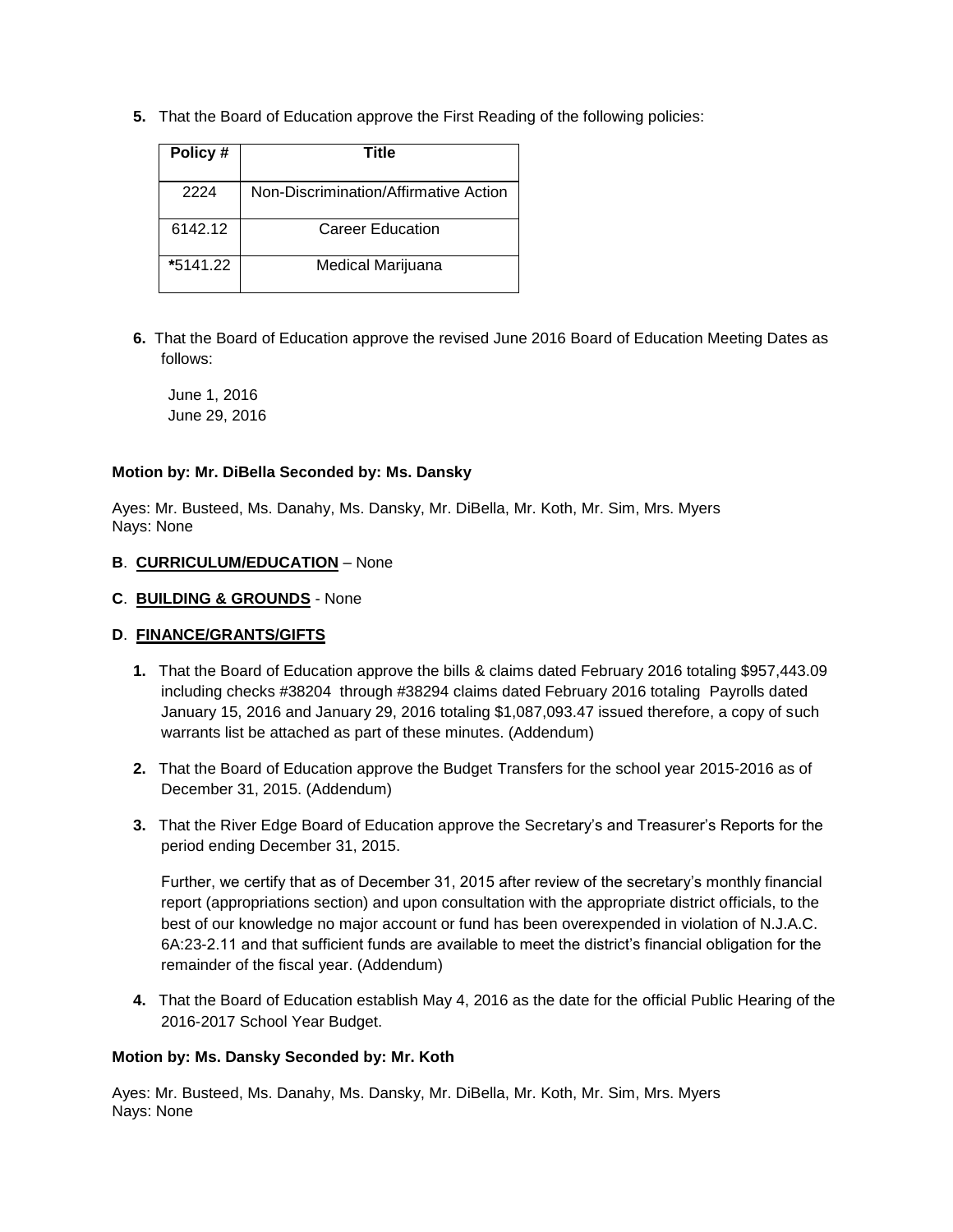# **E**. **PERSONNEL**

- **1.** That the Board of Education, with the recommendation of the Superintendent, approve Michele Campos, Lunch Aide, for the 2015-2016 school year.
- **2.** That the Board of Education, with the recommendation of the Superintendent, approve Liza Schoen, Lunch Aide, for the 2015-2016 school year.
- **3.** That the Board of Education, with the recommendation of the Superintendent approve Nicolette Ferrigno, Part-time Aide, effective on or about February 25, 2016 through June 30, 2016.
- **4.** That the Board of Education approve \$3,500 compensation for Chris Armen, as Director of the 2016 summer enrichment Program.
- **5.** That the Board of Education, with the recommendation of the Superintendent approve Jessica DeWitt, ABA Aide, effective on or about February 25, 2016, Step B.

#### **Motion by: Mr. Koth Seconded by: Mr. Sim**

Ayes: Mr. Busteed, Ms. Danahy, Ms. Dansky, Mr. DiBella, Mr. Koth, Mr. Sim, Mrs. Myers Nays: None

### **F**. **RIVER EDGE SPECIAL EDUCATION - None**

### **G**. **REGION V ADMINISTRATION & TRANSPORTATION**

- **1.** That the Board of Education approve the bills & claims dated February 2016 totaling \$824,485.35 including checks #65568 through #65798.
- **2. BE IT RESOLVED THAT THE REGION V COUNCIL FOR SPECIAL EDUCATION WILL PROVIDE SHARED SERVICES FOR ITS MEMBER DISTRICTS AND BE IT FURTHER RESOLVED THAT THE RIVER EDGE BOARD OF EDUCATION,** upon recommendation of the Superintendent, approve the following Region V Shared Services Consultants, Psychologists, Learning Disabilities Teacher Consultants, Social Workers, Speech Language Specialists, Occupational and Physical Therapists, Translators to provide evaluations, direct services and consultation, to non-public and public schools for member districts upon request for the 2015-2016 school year.

| Sheralyn Zea          | <b>Bilingual Psychologist</b> |
|-----------------------|-------------------------------|
| Colleen Mullen        | Psychologist                  |
| Cathy Cleenput LC LLC | Nonpublic Consultant          |

#### **Motion by: Mr. Sim Seconded by: Ms. Dansky**

Ayes: Mr. Busteed, Ms. Danahy, Ms. Dansky, Mr. DiBella, Mr. Koth, Mr. Sim, Mrs. Myers Nays: None

#### **OLD/NEW BUSINESS**

Ms. Dansky stated the NJSBA Advocacy Meeting with Legislators is scheduled for March 21<sup>st</sup> and March 31<sup>st</sup>.

The Board Members discussed the current committee structure.